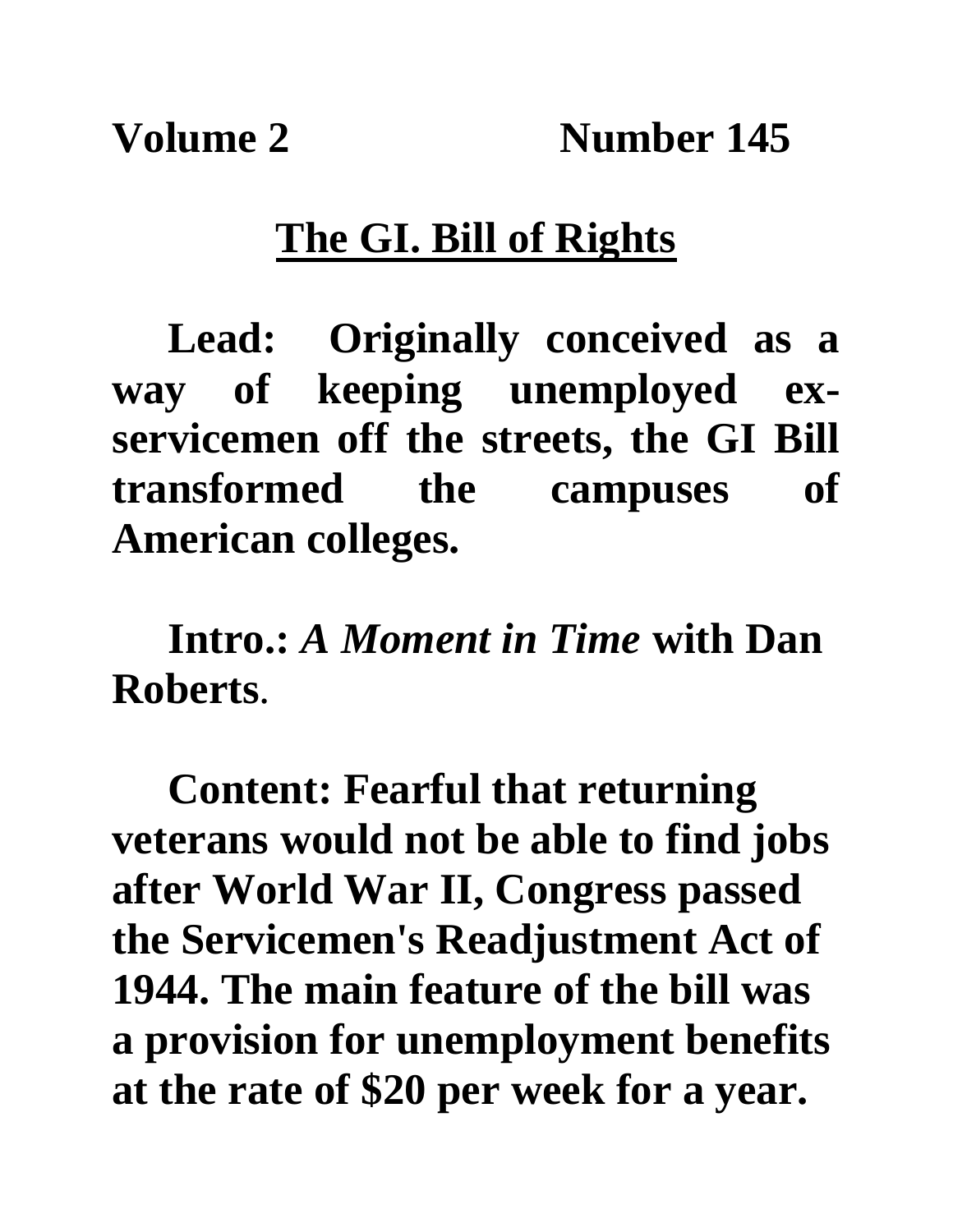**Almost as an afterthought, the bill's sponsors tossed in a section guaranteeing any qualified veteran the chance to attend college for 48 months, at least in part, at government expense.**

**At the time, few observers dreamed that the prospect of a relatively cheap college education would lure millions of ex-GIs onto campuses for a chance at a better life through education. The first vets were in the program by the summer of 1944, and twelve months later their number had risen to over a million. The first veteran to sign up for the education benefits was Don Balfour of Washington, D.C. He was a student at George Washington University and within two months he**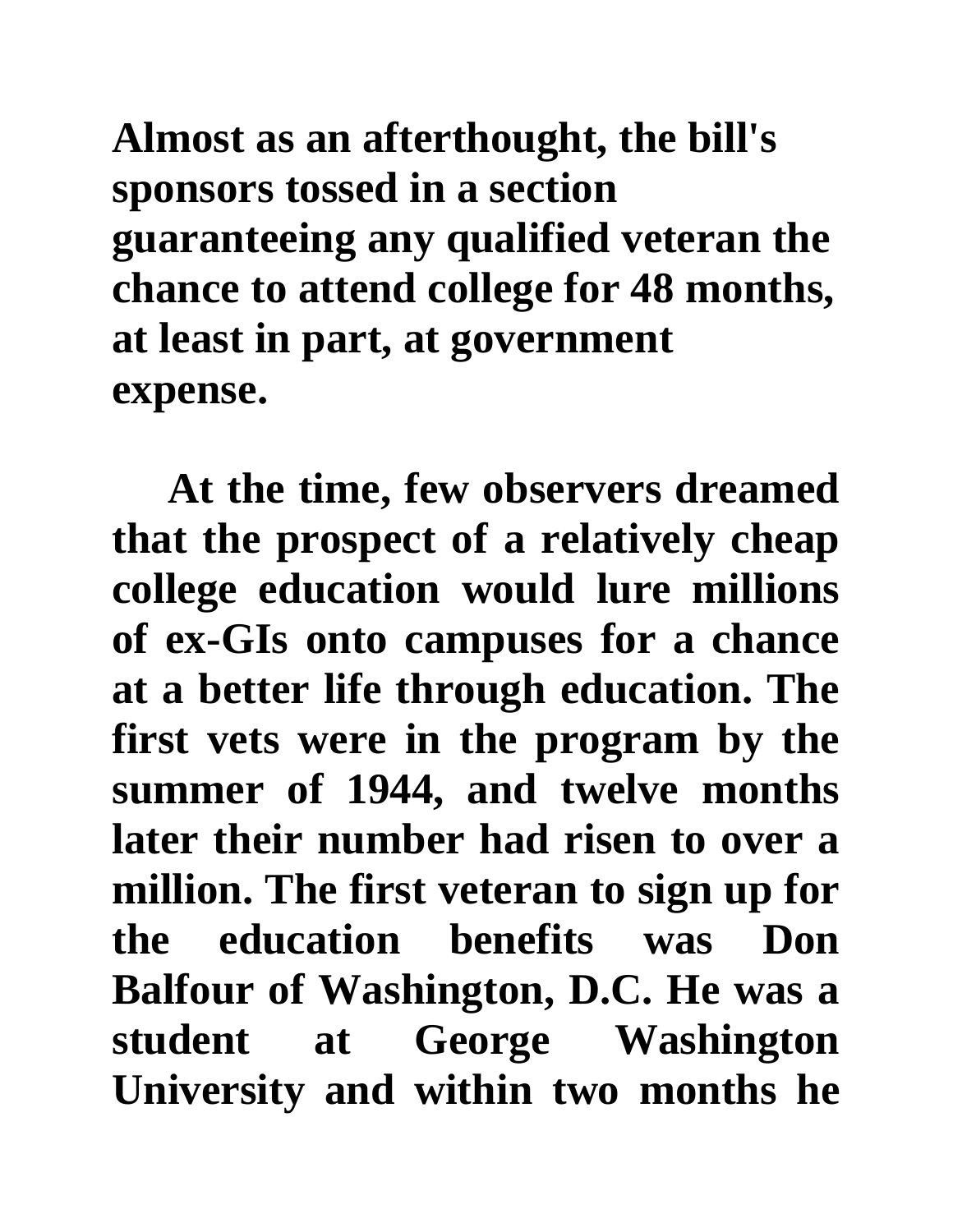**was receiving a stipend for tuition and a monthly living allowance. Balfour went on to become an insurance executive and was joined by millions funded in the first GI Bill, in making a real impact on the professional and economic boom of the post-war era.**

**The most astounding result of the GI Bill was the transformation it wrought on the college campuses of America. College in the 1930s was a destination of the children of the elite, the wealthy, teachers, and preachers. Suddenly, college was available for people who never expected to be able to go there. Stanford, for instance, more than doubled its enrollment in a single year. Living in rough accommodations such as Quonset huts**